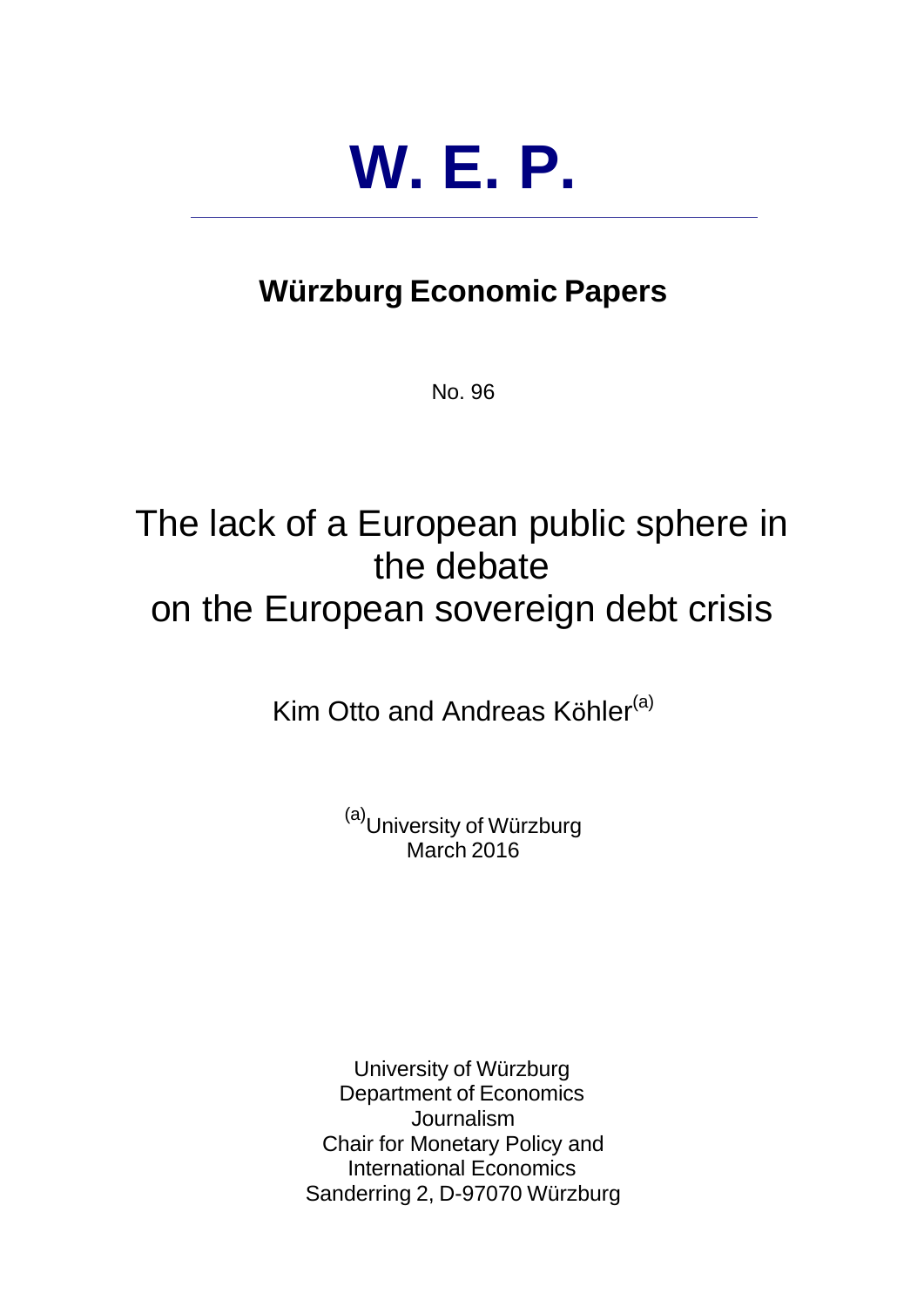### **Corresponding Author**

Kim Otto University of Würzburg, Department of Economics Journalism, Sanderring 2, 97070 Würzburg, Germany *Email*: kim.otto@uni-wuerzburg.de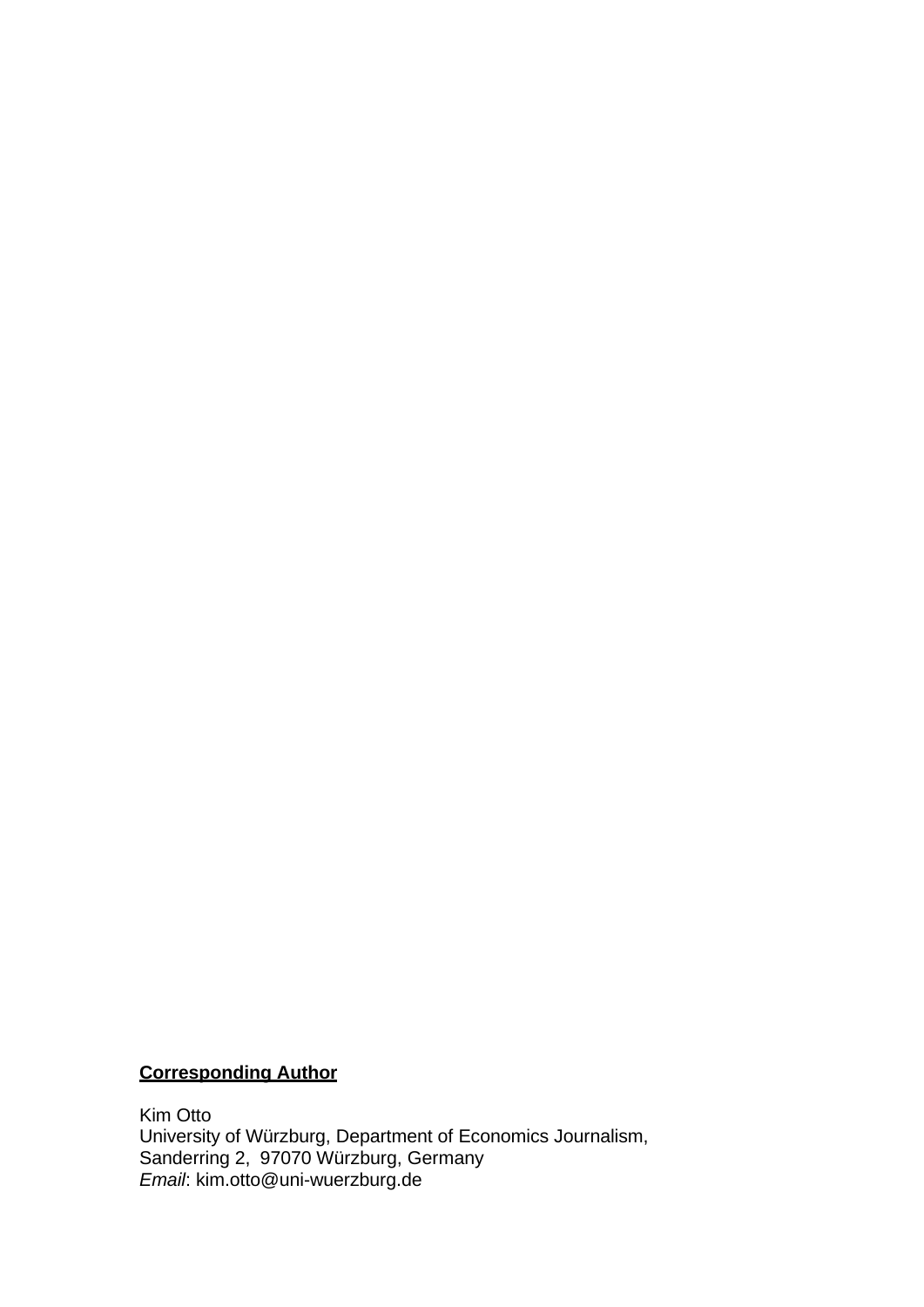### **The lack of a European public sphere in the debate on the European sovereign debt crisis**

Kim Otto & Andreas Köhler

#### **Summary:**

The present article examines the coverage of the European actors in the Greek national debt crisis in the German daily newspapers "Die Welt", "Bild", "Frankfurter Allgemeine Zeitung", "Süddeutsche Zeitung" and "Die Tageszeitung", as well as on the online platform "Spiegel Online". The aim is to capture the extent to which the national German media are Europeanized within the context of coverage of the Greek national debt crisis. The study's results show that it is not really possible to speak of a Europeanized national public sphere in Germany as far as the coverage of the Greek national debt crisis is concerned. In the German media, the European debate was portrayed as a bi-national conflict between the German and Greek governments.

#### **1. Introduction**

Not only banks have been toppled since the onset of the financial crisis; the European sovereign debt crisis has caused entire states to totter. This period of upheaval has led to great insecurity in Europe. The population is losing its trust in the actors of the economic system – especially those of the financial industry – and the actors of the political system. Citizens feel poorly informed, and their distrust is growing (Mast 2012: 16ff.). In times of global markets and increasingly complex economic systems, competent economic journalism – especially the coverage of economic-*political* issues – is becoming ever more important.

The abovementioned complexity has been increased by the European sovereign debt crisis. Many governments and institutions are involved in finding solutions to the existing problems. Given that more and more political decisions are being taken at a European level and European developments are highly relevant, a public sphere needs to be created at this level. A European public sphere and a European discourse will increase the public's understanding of European decisions, while by contrast the lack of a European public sphere will create distrust among the population and diminish the legitimation of European decisions, institutions and actors (cf. Gerhards 2002). The European population's trust in states, governments and European institutions is needed particularly when states are liable for one another with large amounts of tax money.

Against this backdrop, the question arises of whether public discourse on the Greek national debt crisis lives up to these standards of Europeanization in economic-political journalism. To investigate this question, the present research project examines the extent to which the German media's coverage of the Tsipras government's reform politics during the first half of 2015 can be seen as Europeanized, using the example of in the German daily newspapers "Die Welt", "Bild", "Frankfurter Allgemeine Zeitung", "Süddeutsche Zeitung" and "Die Tageszeitung", as well as the online platform "Spiegel Online". The intensity of coverage, the events, actors and evaluations are captured through quantitative content analysis of the articles on the Greek national debt crisis. The project aims to make qualified statements on the European actors mentioned and thus on the Europeanization of the public sphere created.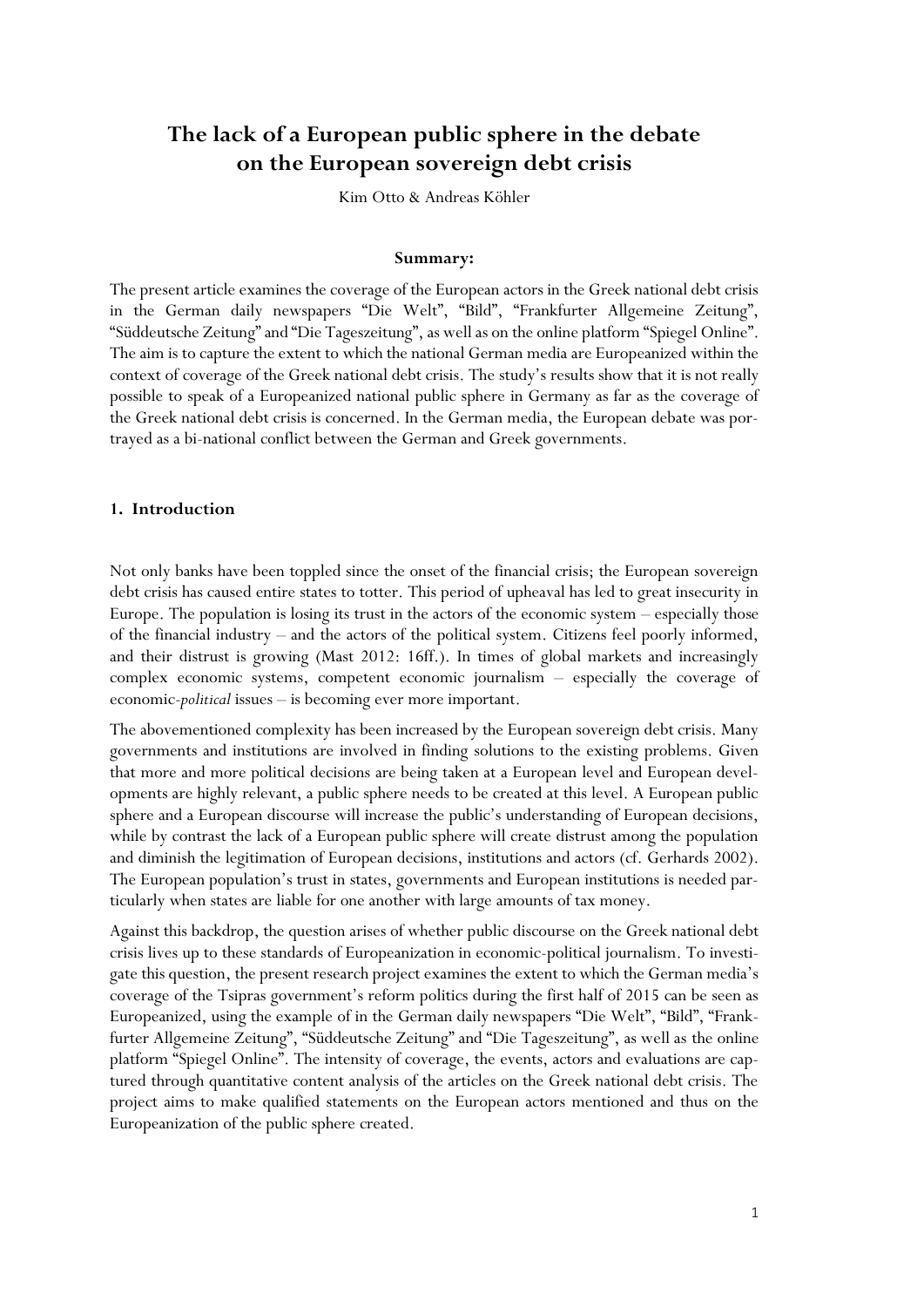#### **2. The Greek national debt crisis of 2015**

On 25 January 2015, Greece elected a new parliament and a new government. The election was won by left-wing Syriza, headed by party leader Alexis Tsipras. Tsipras wanted to break with the politics of previous governments. He announced that he would reduce the international money lenders' budget cuts, end the austerity policy, stop privatisation and renegotiate the credit agreements (Kotius 2015: 82). In a keynote speech equivalent to an election manifesto, Tsipras also announced the adoption of a two-billion-Euro social programme, the raising of the minimum wage that had been lowered at the urging of the Troika (EU, ECB, IMF), a five-billion-Euro package to stimulate the Greek economy (to be funded with EU money), the reversal of cuts to pensions and civil servant salaries, and the writing off of the majority of Greek debt (to be achieved in negotiations with the money lenders). However, the government in Athens was forced to agree to budget cuts and reforms as well as to further cooperation with the European Union (EU), the European Central Bank (ECB) and the International Monetary Fund (IMF) in order to be granted the further loans already planned in the second Greece rescue package at the end of February 2015. On 24 February, the Greek government presented the President of the Eurogroup with a list of reforms, following which the Eurogroup agreed to the payment of further loans up until the end of June. Among other things, the Greek government promised to fight tax evasion, to undertake privatisation, to modernise its financial administration and to eradicate tax privileges. Until then, the Greek government had to persuade the governments of the EU States and the IMF to pay Greece the last instalment of the second rescue package. Without the second rescue package, Greece would have been unable to cover the loan repayments due to international money lenders, in particular the IMF: on 1 May 2015, 200 million EUR were due for payment to the IMF, and 770 million EUR were due on 12 May 2015. Between 12 June and 20 July 2015, Greece had to repay 13 billion EUR to its creditors. Accordingly, during the first six months of 2015 the possibility of Greece becoming insolvent arose several times, and the consequences of this, such as the country leaving the Euro  $-$  the so-called Grexit  $-$ , were discussed. Expectations of the negotiations between the Greek government, the EU Commission, the ECB, the Eurogroup and the IMF were correspondingly high.

As the highest lender within the Eurogroup, Germany played a special role in the conflict with Greece. In the second bailout package, 142.7 billion EUR were paid to Greece. Of these, 11.8 billion came from the IMF, the remaining 130.9 billion from the European bailout fund. As Greece, Ireland and Portugal were unable to act as guarantors, the German share rose to around 29 percent – corresponding to almost 38 billion EUR in the second Greek bailout package (German Federal Ministry of Finance 2015).

In the negotiations, the German government took a hard line, demanding that national debt be reduced through cuts, privatisation and tax increases. At times, Wolfgang Schäuble, the German Minister of Finance, even argued in favour of a temporary exit from the Euro. The majority of European States in the Council of Ministers followed the political line taken by the German government, which focused on austerity policy to resolve the sovereign debt crisis. Both the EU Commission and the French government definitely wanted to keep Greece in the Euro and were thus ready to make greater concessions. The IMF's stance towards the Greek government was tough, demanding extensive structural reforms as the basis for further loans.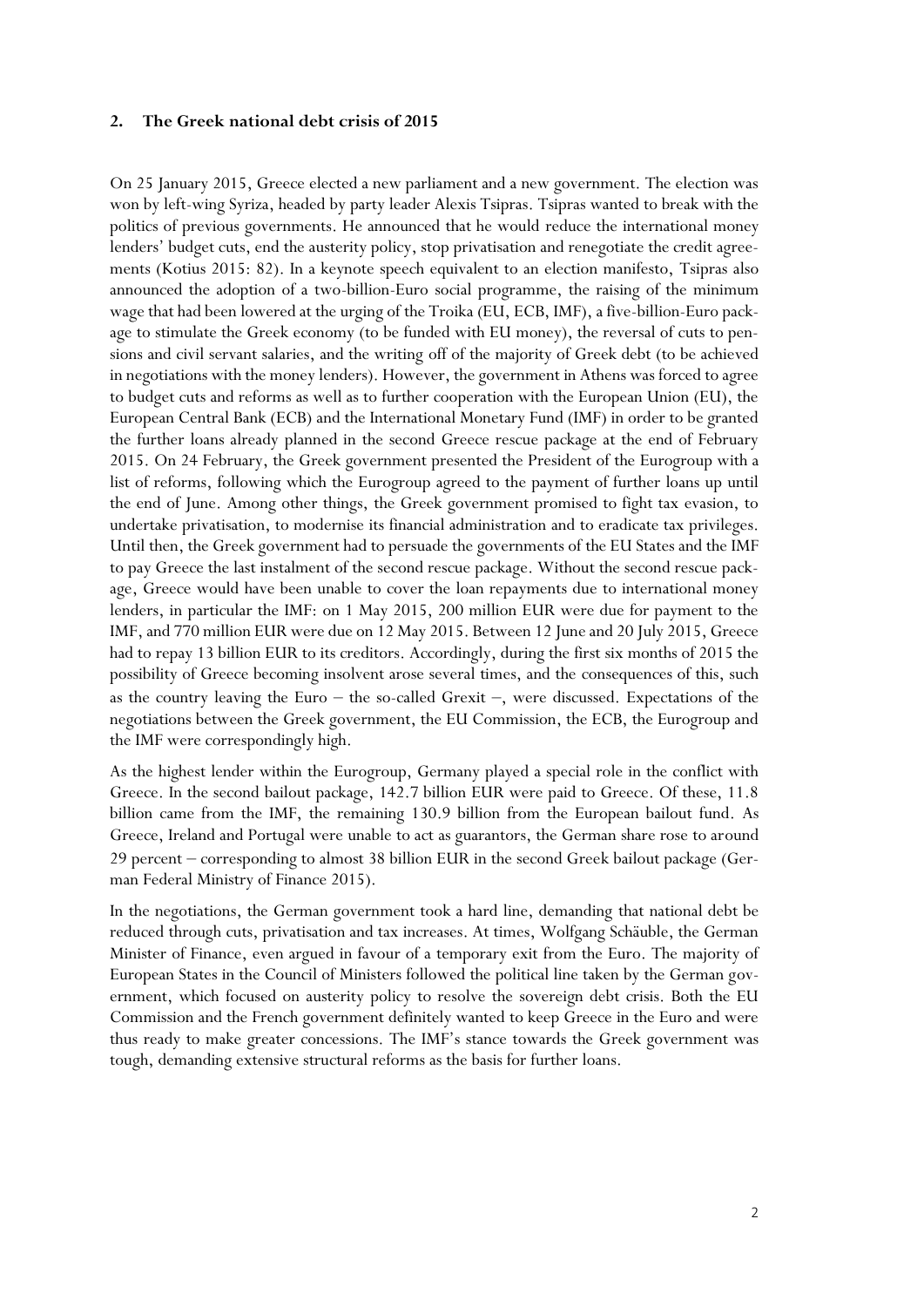#### **3. State of research**

The German media's coverage of the national debt crisis in Greece and the efforts of the European States and European and international institutions to find a solution to this crisis provide a suitable context for examining the Europeanization of the media's public sphere. In concrete terms, we can identify how national mass media depicted European actors in their coverage and thus represented a Europeanized national public sphere.

Journalism and Communications Studies have only been engaging with the question of a European public sphere and its systematization for around twenty years. Accordingly, this is a very new field of research (cf. Risse 2002).

There are a few scientific studies that write from varying points of view about the media coverage of the most recent financial and debt crises in the German public sphere. Most surveys related to the 2010 Euro crisis or the financial crisis of the preceding years (cf. Schlosser 2013; Schranz/Eisenegger 2012; Seifert/Fähnrich 2012). The Europeanization of the coverage was only seldom the main focus of the study.

One study on the European sovereign debt crisis deals with aspects of the Europeanization of the public sphere. Fähnrich and Seiffert (2013) examined the pan-European media coverage in four European online media in regard to the evaluation of the position of the German federal government in a European public sphere. 121 articles on the Greek national debt crisis were analysed as part of this study. The position taken by the German government was closely linked with the development of the Eurozone and the development of the European Union overall. While connotations were more frequently negative than positive, on the whole they were neutral. The study reveals that the most important topic was the communitisation of debts. In the coverage, the future of the Union was often linked with this topic and the sovereign debt crisis. This shows that the investigated pan-European media also focus upon European questions in their coverage. Based on these findings, the question arises of how and indeed whether national media deal with Europe and European institutions in the European sovereign debt crisis. This question will be investigated here, using the example of the analysis conducted of the coverage on the Greek national debt crisis. To date, an analysis of the extent of Europeanization is still lacking. The present study aims to close this gap in the research.

Other studies seeks to capture the scale of a European public sphere beyond the financial crisis. For example, Eilders and Voltmer (2003) analysed newspaper commentaries. They found that only few newspaper commentaries dealt with the European Parliament. The attention paid to the European Parliament in newspaper commentaries is at the level of tenths of a percent (Eilders und Voltmer 2003: 261). Using media content analysis, Koopmans (2010) investigated whether debates on European politics were dominated by the supranational EU and its actors or by the national governments; he ascertained that the EU was present in the media, but that nation states' government politicians played a greater role in the coverage.

Alongside themes, the relative presence of EU actors in media coverage is seen as an indicator of the degree of Europeanization. Lauf and Peter (2004) studied the presence of EU representatives as the main actors or persons quoted in television news programmes on various thematic fields in 13 EU Member States. Using these data, they determined a relative degree of attention to European actors in various thematic fields. This indicator of attention sheds light on the extent of the Europeanization of the media. They found that there were significant differences between the countries investigated.

Using 17 existing studies from a range of countries that analysed media content, Machill, Beiler and Fischer (2006) systematically evaluated the empirical research in English, French and German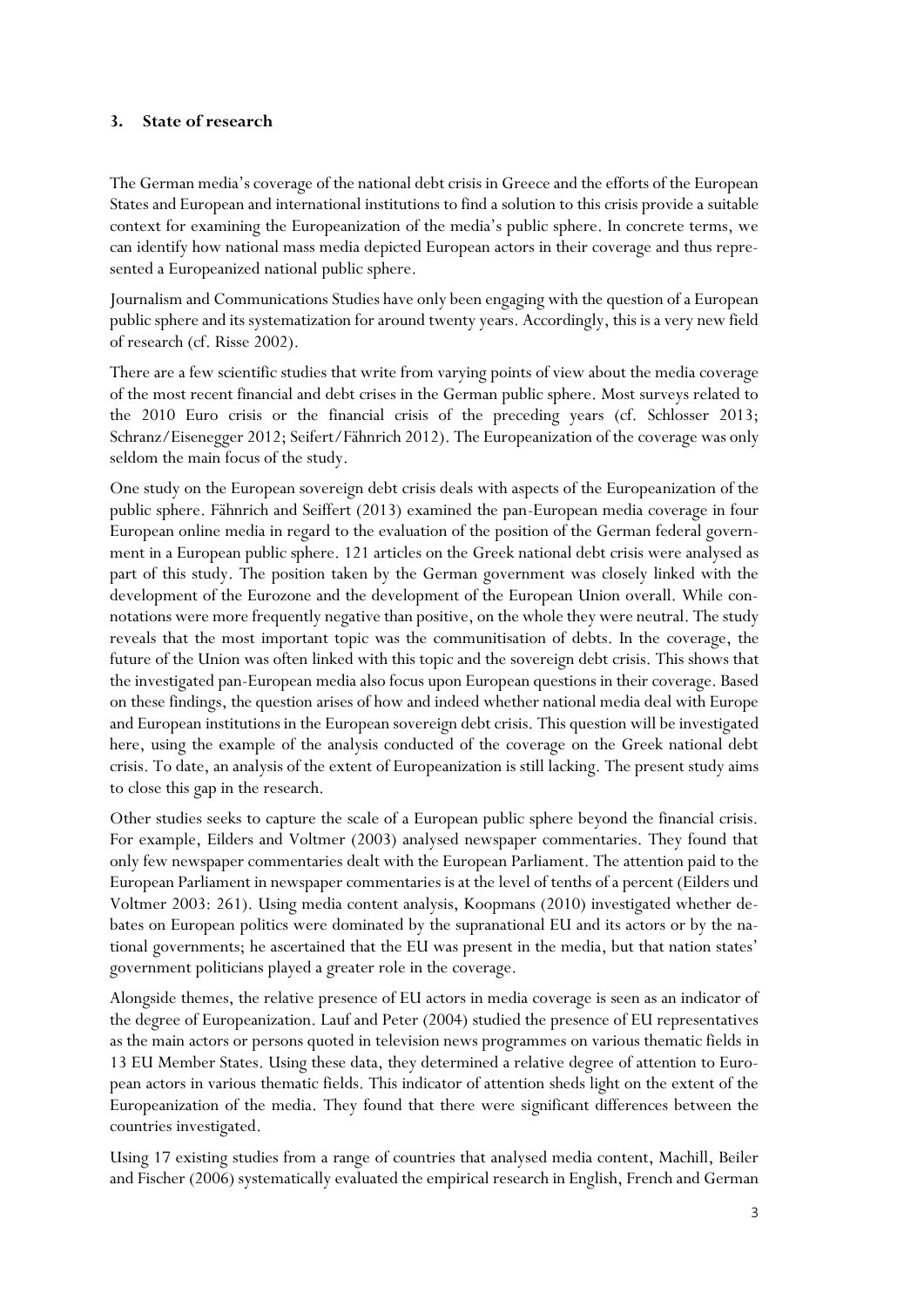from the early 90s onwards. Their meta-analysis showed that tendencies towards a Europeanization of the national public spheres had developed to different extents in the 15 Member States of the European Union prior to the expansion of 2004. The authors made a distinction between a high, a medium and a low degree of Europeanization in regard to the coverage of EU actors, European topics and other EU States. Germany, Denmark, the Netherlands, Sweden and Finland had a high degree of Europeanization, Spain, France and Austria a medium degree, and the United Kingdom, Belgium, Ireland and Italy a low degree of Europeanization. Overall, in all States EU topics only made up a small proportion of what was covered. Actors on the EU level only played a minor role compared to national actors.

In summary, it can be seen that studies to date have perceived the extent of Europeanization, especially concerning themes and actors, to be low. Against this background, the present study also investigates to which extent German national media coverage during the Greek national debt crisis makes reference to European events and actors. Thus we hope to identify whether media coverage of the Greek national debt crisis is purely national in nature or whether European references mean that a Europeanized mass media debate emerges that can be seen as an expression of a Europeanized national media.

#### **4. Models of a European public sphere**

The question of a European public sphere only became significant following the development of Europeanized politics. After the population's support for European integration dwindled during the 1990s, underdeveloped European news coverage and an associated lack of public discourse and opinion formation on European topics was identified as one of the underlying problems. The lack of a European public sphere was diagnosed (cf. Gerhards 2002).

A European public sphere is relevant to the legitimation of political decisions. As the European Commission does not have a direct mandate from the people of Europe via elections but its decisions affect EU citizens directly  $-$  in the area of economic policy in particular, more than 80 percent of laws derive from the EU Commission – it has a special interest in creating legitimation in order to gain the support of the population. In the long run, a lack of support and legitimation will lead to the rejection of these institutions, placing the European Union at risk. Following a deliberative model of democracy, public discourse is able to legitimate decisions in Europe. Accordingly, a European public sphere is a precondition of legitimate European politics (cf. Offerhaus 2008: 4053ff.). However, a public sphere cannot be created mechanically from necessity, Kleinsteuber (2004) explains, but emerges where there is polarisation. On the European level, this still occurs too seldom on the level of politics. For example, the European Parliament has little public significance as it does not create polarisation due to its consensual manner of working, its multilingualism and its lack of political clout (Kleinsteuber 2004: 37).

Three different models of a European public sphere form the theoretical basis of these reflections. By and large they follow a representative, liberal approach to the public sphere, in which citizens are able to observe their elected representatives and their rivals through the media and are thus able to form an opinion that enters into the political process through elections (cf. Gerhards 2002):

In the first model, a transnational European public sphere (cf. Scharkow 2005), Europe is seen as a political community in which political actors communicate with citizens via unified mass media.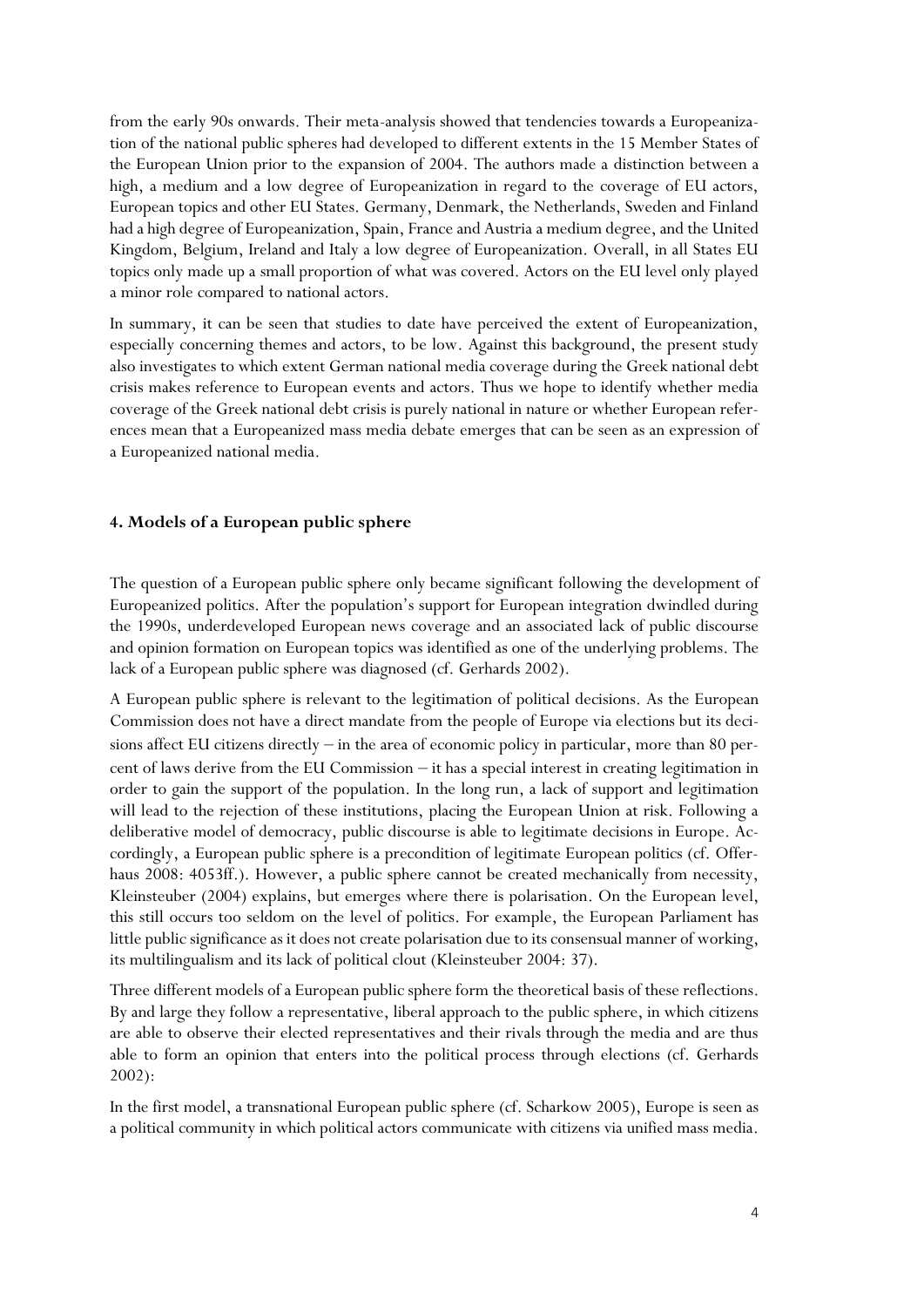However, the basic conditions for this concept do not exist in reality, nor will they in the foreseeable future (cf. Gerhards 2000). There are no European mass media, nor is there a European people with its own identity and language (cf. Eilders/Voltmer 2003; Scharkow 2005).

As a second approach, the idea of a segmented transnational thematic public sphere has gained some currency as an alternative model (cf. Eder 2000; Scharkow 2005). This approach assumes that thematic communicative communities made up of concretely affected actors are formed as a result of the specific structures of European deliberative processes and the competences in multilevel Europe. They do not communicate via mass media, but in direct conversation and through specialist media. Even though this process mirrors some real communication processes well, its publicness is limited. Dispensing with discourse in the mass media means that a large part of the population are excluded (cf. Eilders and Voltmer 2003: 253).

In light of the shortcomings of the approaches described above, a third model has become established in the research. It no longer assumes a transnational European public sphere, but instead focuses on the Europeanization of national public spheres (cf. Scharkow 2005). As political actors and many EU structures are national in orientation, and functioning national public spheres exist in the individual EU States, this model can be used as a basis for investigating to which extent the national mass media address European topics and actors. The degree of Europeanization in national news coverage is thus measured here (cf. Scharkow 2005). In this context, "Europeanization" refers to the thematisation of European topics and actors and their evaluation from a nonnational perspective (cf. Gerhards 2000: 293). The second perspective in particular is frequently seen as overly restrictive and implausible, and should thus be discarded (cf. Koopmans/Erbe 2003; Risse 2002). Given the segmented interests in the union of nation states, there can be no general shared European perspective.

#### **5. Research question and research design**

-

Given the significance of European institutions and connections in economic policy, a European perspective is particularly important in economic-political journalism. This applies especially in the Greek national debt crisis, where political decisions on financial support to bail out Greece – support that derives from the European citizens' tax monies – are made by European institutions such as the European Commission, the European Central Bank or the Eurogroup. The creation of a European public sphere would contribute significantly to public understanding of European decisions and thus to their legitimacy. Therefore the aim is to examine whether such a European public sphere was created in the German economic-political coverage of the Greek national debt crisis. We specifically ask: what role do European actors and events covered play?

In order to answer our principal research question, the extent of the coverage of actors during the Greek national debt crisis in public discourse in German daily newspapers and an online portal will be described and analysed.<sup>1</sup>

The investigation period starts with the formation of the new Greek government under Alexis Tsipras on 29 January 2015 and ends with the expiry of the rescue programme on 30 June 2015. Thus the study consciously focuses on the economic journalistic coverage of the Tsipras government and its work during the second Greek rescue programme.

<sup>1</sup> This analysis forms part of a study commissioned by the Institute of Macroeconomics and Economic Research (IMK).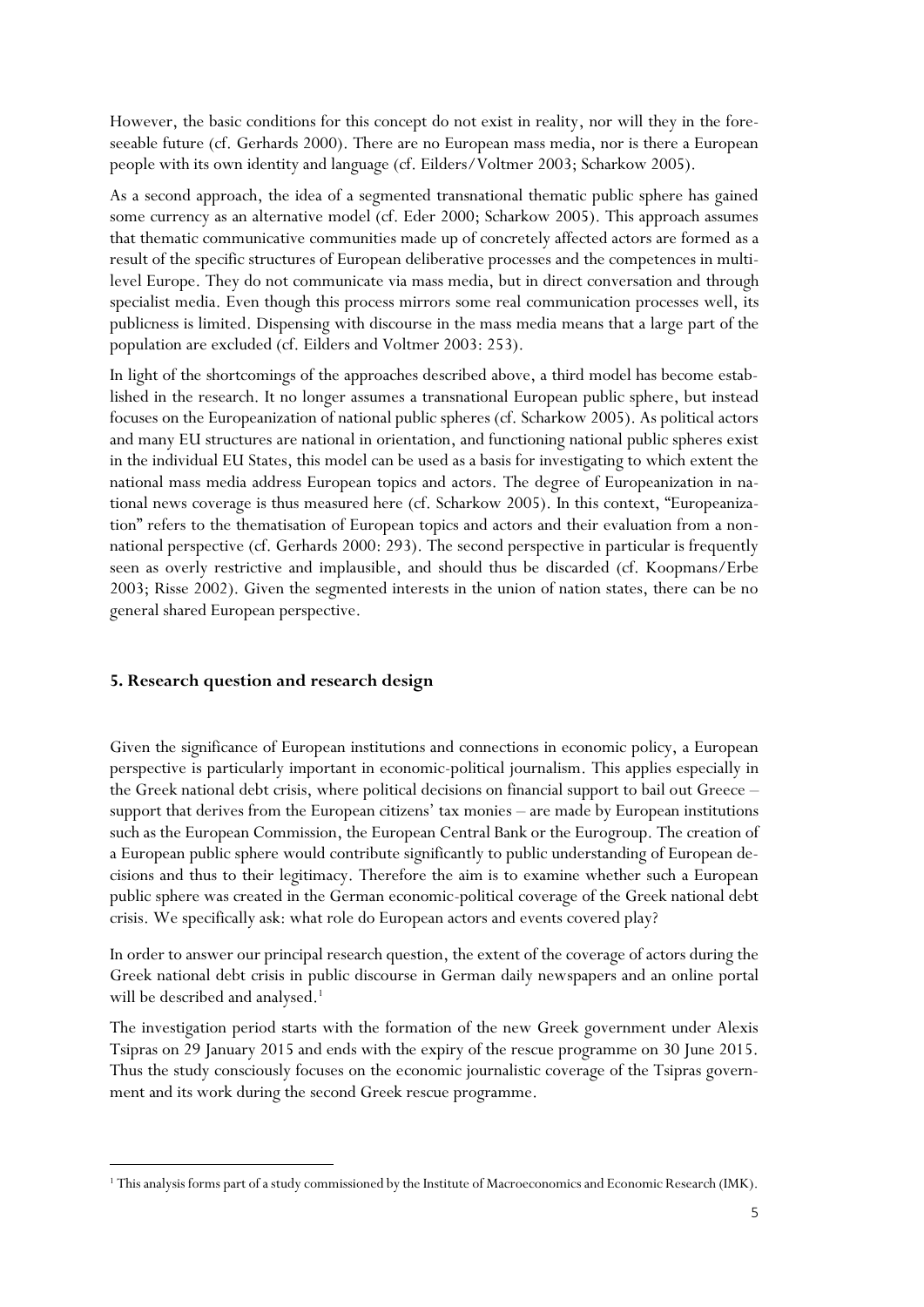The study examines journalistic articles in German daily news coverage. The evaluation is not restricted to daily newspapers only, but also includes a relevant online medium. The national daily newspapers "Die Welt", "Bild", "Frankfurter Allgemeine Zeitung", "Süddeutsche Zeitung" and "Die Tageszeitung" are covered, as is the online news magazine "Spiegel Online". The selection was made based upon the respective newspaper's position within the political spectrum from left to right. One requirement was that tabloid papers, quality newspapers and an online news portal be included in order to cover a range of different media. The selection of the newspaper articles on the Greek national debt crisis was made using the database "ARD Pressearchiv". The database saves all the articles of the newspapers examined in their entirety. All the articles of the selected newspapers that had a thematic link to the Greek national debt crisis and could be found using the search term "Greece" were identified. In the case of "Spiegel Online", all articles that could be found using the search term "Greece" in the online archive for the study period were identified. Individual articles that only referred to sports events were not included. Apart from this exception, ours is a full survey of all articles in the abovementioned papers and "Spiegel Online" for the investigation period.

The analysis was conducted through a quantitative content analysis (cf. Kromrey 2009). The features to be analysed were recorded in a system of categories. The coding was carried out by six trained coders in July 2015.<sup>2</sup>

In the structure of its category system, the present study follows the investigative structures of Eilders and Lüter (1998) on capturing themes and opinions in press commentaries as well as of Gerhards et al. (2004) on the categorization of attributions in the mass media in a Europe-wide comparison. The latter's operationalization of attribution transmissions and constellations of actors is largely adopted here.

The following sections will present the results of our content analysis concerning the intensity of coverage and the actors identified.

#### **6. European meetings as motivations for coverage**

-

In total, 1442 articles referring to the Greek national debt crisis were identified in the analysed media "Die Welt", "Bild", "Frankfurter Allgemeine Zeitung" ("FAZ"), "Süddeutsche Zeitung", "Die Tageszeitung" ("taz") and "Spiegel Online".

Over the time period in question, there were phases of very intense coverage with 20 articles a day shortly after the Tsipras government took office and during the ensuing negotiations over further payments from the second Greece rescue package in February 2015. After this, coverage became less intense from March to May 2015, increasing once more to over 50 articles per day with the renewed negotiations in June 2015 until these were broken off on 27 June 2015.

In most cases, the peak coverage intensity can be traced to individual events, mostly meetings of the Eurogroup, the Euro finance ministers or the heads of the EU States and governments. The meetings before the expiry of one stage of the rescue package in February and those in June 2015 attracted significant journalistic attention, increasing coverage. These events included meetings of the finance ministers of the Euro countries in particular. On 11 and 20 February and 18 and 24 June 2015, these meetings gave rise to very intense coverage. On 9 March and on 24 April 2015, for example, the response was much lower. The summits of the EU heads of state and heads of government also followed this pattern, giving rise to intense coverage on 12 February and 21 June

<sup>2</sup> Many thanks to Jan Schüßler, Katrin Mertens, Timo Müller, David Patrick Hahn, Tim Kronner and Stefan Titze.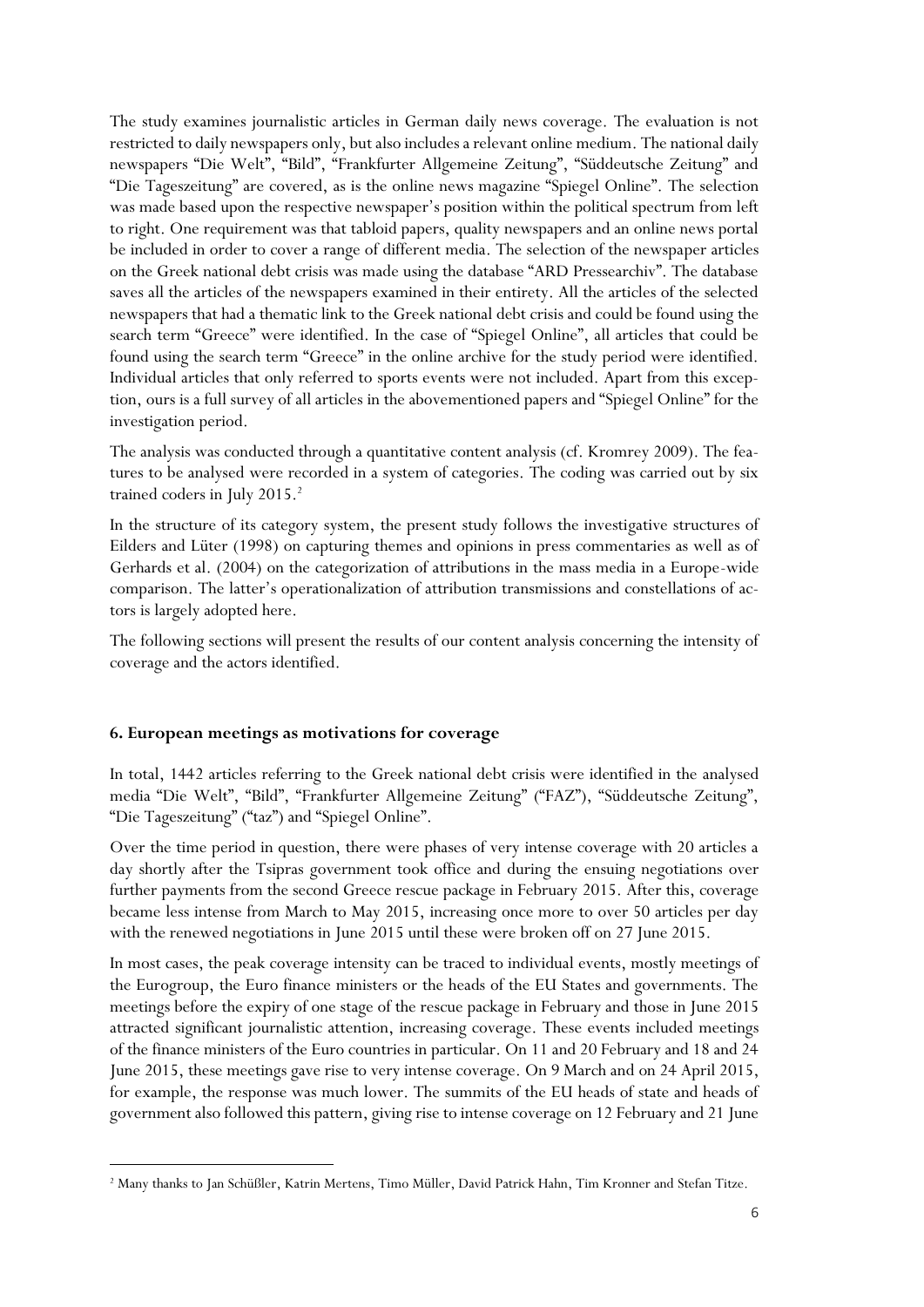2015. These summits and the expiry of repayment deadlines coincided with intense coverage of the Greek national debt crisis.

After the Greek Finance Minister Yanis Varoufakis presented a list of reforms on 24 February 2015 and the German Bundestag voted in favour of extending the second rescue package on 27 February 2015, the topic lost its relevance for economic-political journalism. The highest coverage during this phase, with a lower intensity of coverage up until mid-June 2015, could be traced back to the Greek Prime Minister Tsipras's visit to Berlin.

The failure of negotiations on a last payment from the second rescue package and the announcement of a referendum by Greek Prime Minister Alexis Tsipras led to a massive rise in the intensity of coverage at the end of June 2015. On 30 June 2015, the last day of the period under investigation, 57 articles on the Greek national debt crisis were published in the media analysed.

In summary, the chronology of the coverage intensity reveals that political events on a European level, such as European meetings, deadlines and referenda determined the intensity and timing of the media's engagement with the Greek national debt crisis. The online portal "Spiegel Online" had a particularly high level of intensity as compared to the newspapers. The reasons for this are the technical possibility of constant updates via the Internet as well as the recipients' high expectations that information will be updated continuously and passed on directly.

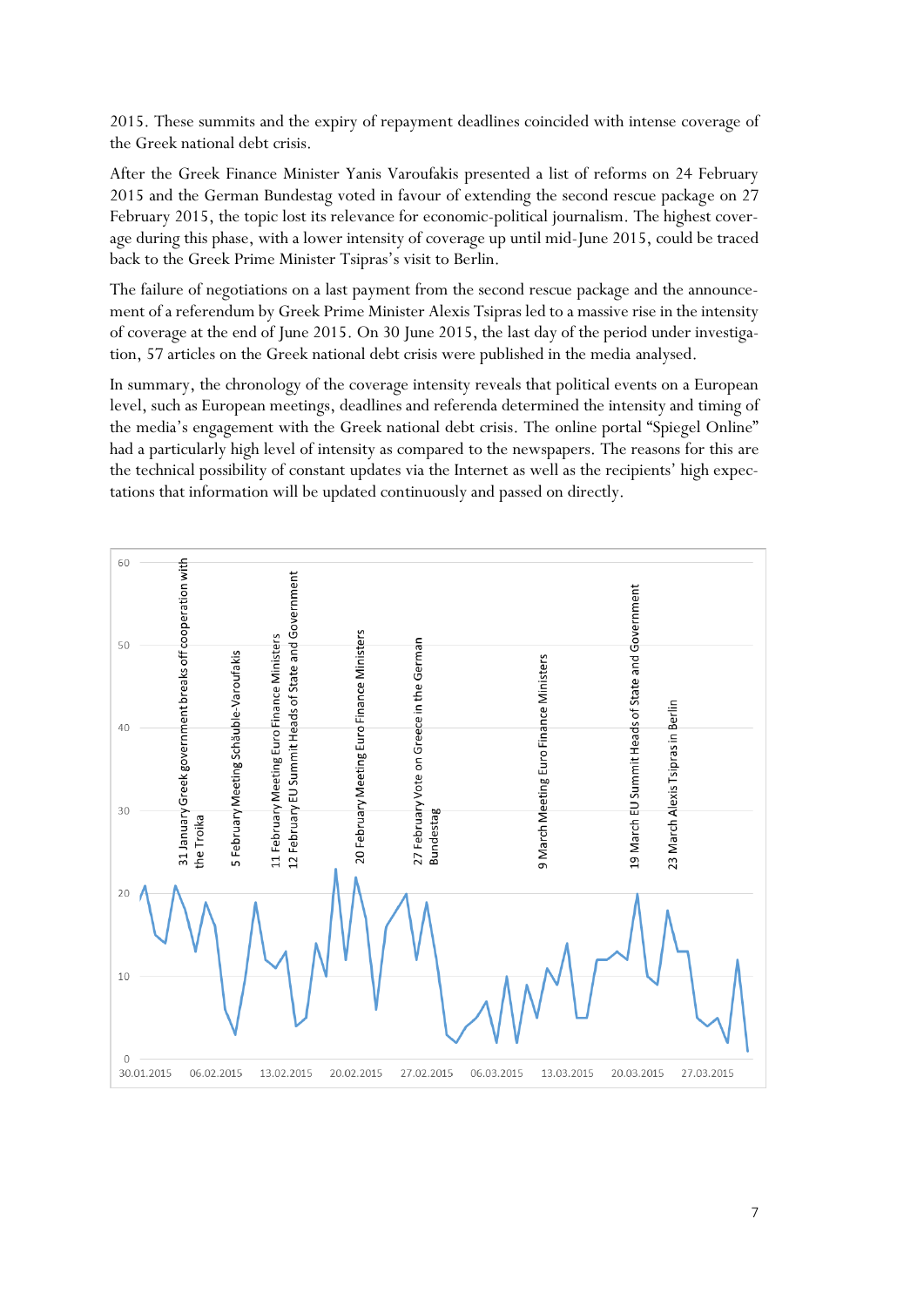

#### **7. European actors in economic-political news coverage**

Actors played a large role in the German economic-political coverage of the Greek national debt crisis. They provided the motivation for economic-political coverage, transmitted positions on other actors via the media, were quoted and led journalists to focus on individuals in their economic and political reporting.

Nearly all of the articles analysed referred to one or several individual or collective actors. Only in 404 articles (28 percent) were we unable to identify an actor as the motivation for the article. Some of these articles dealt purely with stocks, while others focused on individual businesses or were motivated by actors who were not part of current politics, such as the former German Foreign Minister Joschka Fischer or media representatives such as Günther Jauch and Jan Böhmermann. Actors were selected as motivators if a statement of theirs was recognisably the reason for the article. The same goes for visits, meetings, speeches and events that could be traced back to actors.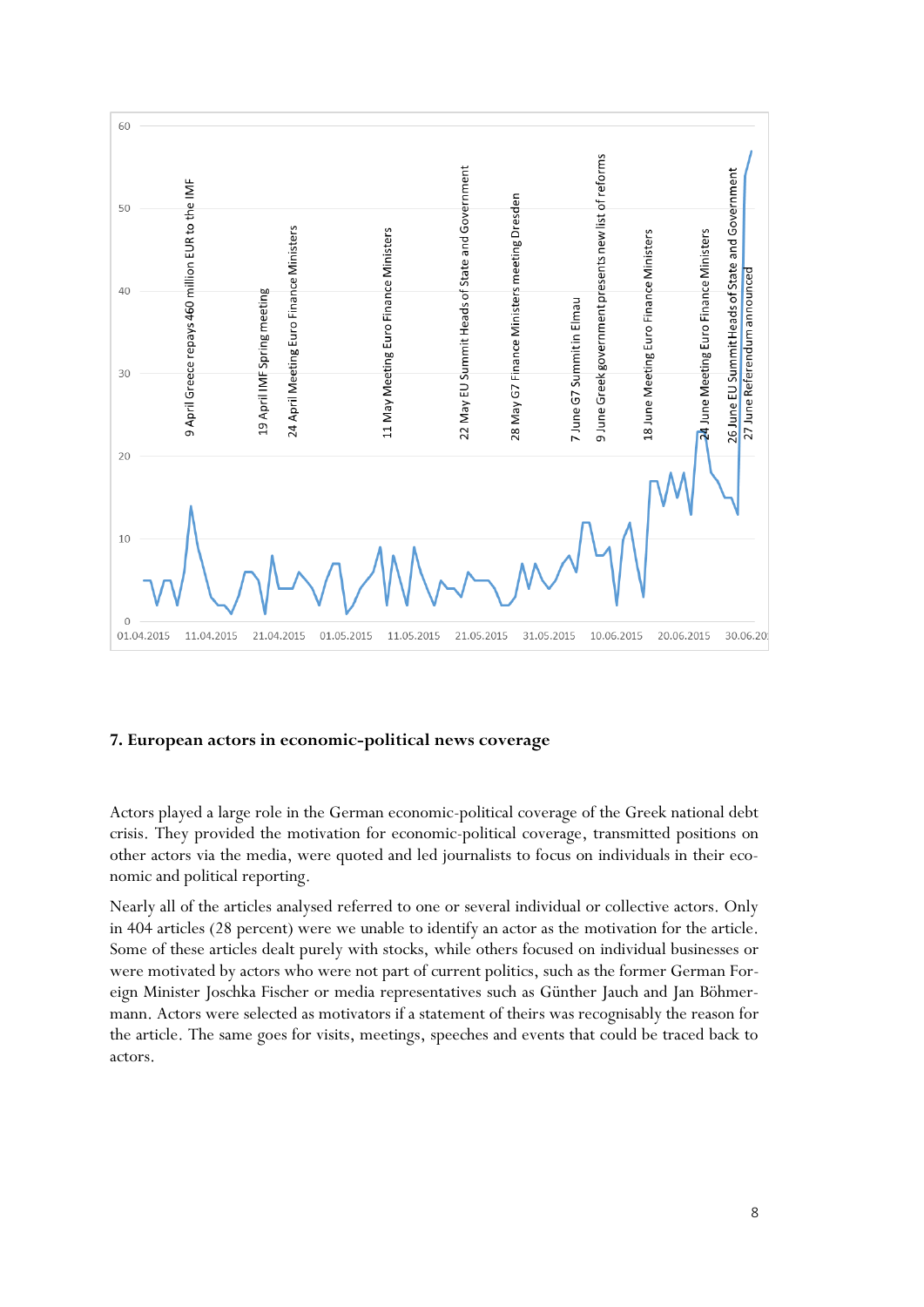

*Motivations for coverage*

Most of the articles were motivated by statements and activities of the Greek government, in most cases those of Finance Minister Yanis Varoufakis and Prime Minister Alexis Tsipras. 58.6 percent of articles with actors as the motivations for coverage could clearly be traced back to these two. Members of the German government came second with 14.9 percent of articles.

Members of other European governments, including the Euro finance ministers for example, only occurred as the motivation for reporting in 4.6 percent of articles. Within this group, the Eurogroup President and Dutch Minister of Finance Jeroen Dijsselbloem, the British Prime Minister David Cameron and the French President François Hollande appeared most frequently as motivators. Articles were more frequently linked to statements and activities of members of the EU Commission: this was the case in 5.3 percent of articles. Here, the President of the EU Commission, Jean-Claude Juncker, and – after a significant gap – the Commissioner for Economic and Financial Affairs, Pierre Moscovici, were mentioned most frequently.

Only 1.8 percent of articles motivated by actors referred to members of the European Parliament. The highest democratically elected body of the European Union and its members clearly only played an insignificant role in the coverage of the Greek national debt crisis. Likewise, the European Central Bank (ECB) and the International Monetary Fund (IMF), the institutions that played a key role in the Greek national debt crisis alongside the EU, only seldom motivated any coverage in the media analysed. 3.3 percent of articles were motivated by activities or statements of the ECB, and only 2.7 percent by those of the IMF.

This reveals on the one hand that the coverage was dominated by governments. 79.9 percent of articles referred to the statements and activities of governments, only 8.7 percent to parliamentary actors. In contrast to their role in the Greek national debt crisis, European actors and central institutions such as the ECB and IMF were strongly underrepresented. The economic and political coverage focused very clearly upon two national actors, the Greek and the German governments. Through this bi-national coverage, the media investigated presented a bi-national conflict. It is not really possible to speak of a Europeanized public sphere in light of the motivations for reporting chosen by the media.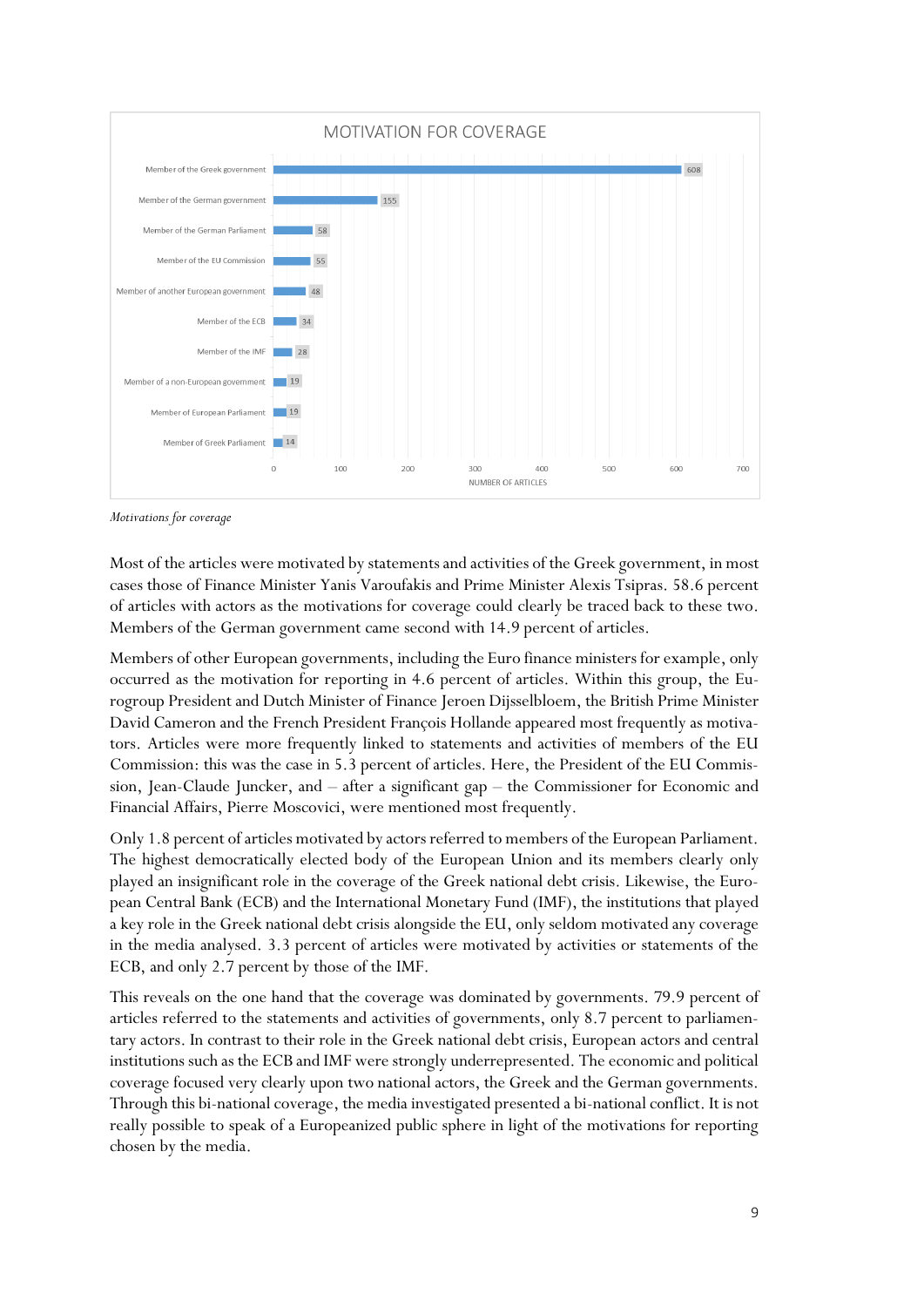When comparing the analysed media, this bi-national representation could be seen particularly strongly in the case of the "Bild", which also referred back to the German government most frequently in 23.6 percent of its articles. The two Springer publications "Bild" and "Welt" also referred most frequently to members of the German Bundestag in 9.7 and 10.7 percent of their articles, respectively. Statements and activities of the German government were most seldom the motivation for reporting in the "Frankfurter Allgemeine Zeitung". Of the media investigated, "Die Welt" referred most frequently to international and European actors, such as the EU Commission, ECB and IMF.

Across the study period, these percentages, especially those of the Greek and German governments, remained mostly homogeneous at a high level. Overall, the proportion of the Greek government as a motivator for reporting declined slightly from more than 60 percent in February to 50 percent in June 2015. The percentage of international actors as motivators, especially that of the EU Commission, increased slightly over the same time period to 10 percent in June 2015. This goes back to the fact that Commission President Jean-Claude Juncker became more strongly involved in the negotiations from June onwards when these began to stall, and tried to mediate leading up to the special meeting of the EU heads of state and heads of government in June 2015.

We can note that the statements of European actors, especially of the European Parliament and its members, were paid scarcely any attention and were hardly ever the motivation for reporting. The European Commission and the European Central Bank were also only seldom the motivation for economic and political news coverage. This suggests that there is only a limited European public sphere in the German coverage of the Greek national debt crisis.

The following step identified who made statements about whom in the coverage on the Greek national debt crisis. The actor making the statement is referred to as the attribution transmitter, and the actor about whom a statement is made is referred to as the attribution addressee. Here, statements are understood not only as literal quotes, but can also occur indirectly within the text of an article (e.g. "Schäuble showed a lack of understanding for Tsipras's performance."). This was captured with an individual variable for the government leaders and finance ministers of Greece and Germany, Alexis Tsipras, Yanis Varoufakis, Angela Merkel and Wolfgang Schäuble, and as a collective variable for all other actors.

|                        |                   | Attribution transmitters |                       |                  |                      |        |       |
|------------------------|-------------------|--------------------------|-----------------------|------------------|----------------------|--------|-------|
|                        |                   | Alexis<br><b>Tsipras</b> | Yanis Va-<br>roufakis | Angela<br>Merkel | Wolfgang<br>Schäuble | Others | Total |
| Attribution addressees | Alexis Tsipras    | 76                       | 38                    | 43               | 77                   | 434    | 484   |
|                        | Yanis Varoufakis  | 21                       | 52                    | 9                | 71                   | 181    | 209   |
|                        | Angela Merkel     | 31                       | 21                    | 17               | 14                   | 119    | 138   |
|                        | Wolfgang Schäuble | 11                       | 30                    | 5                | 34                   | 64     | 76    |
|                        | Others            | 115                      | 76                    | 30               | 56                   | 545    | 618   |
|                        | Total             | 138                      | 109                   | 55               | 124                  | 865    | 997   |

*Attribution transmitters and addressees*

(multiple answers, observed frequencies)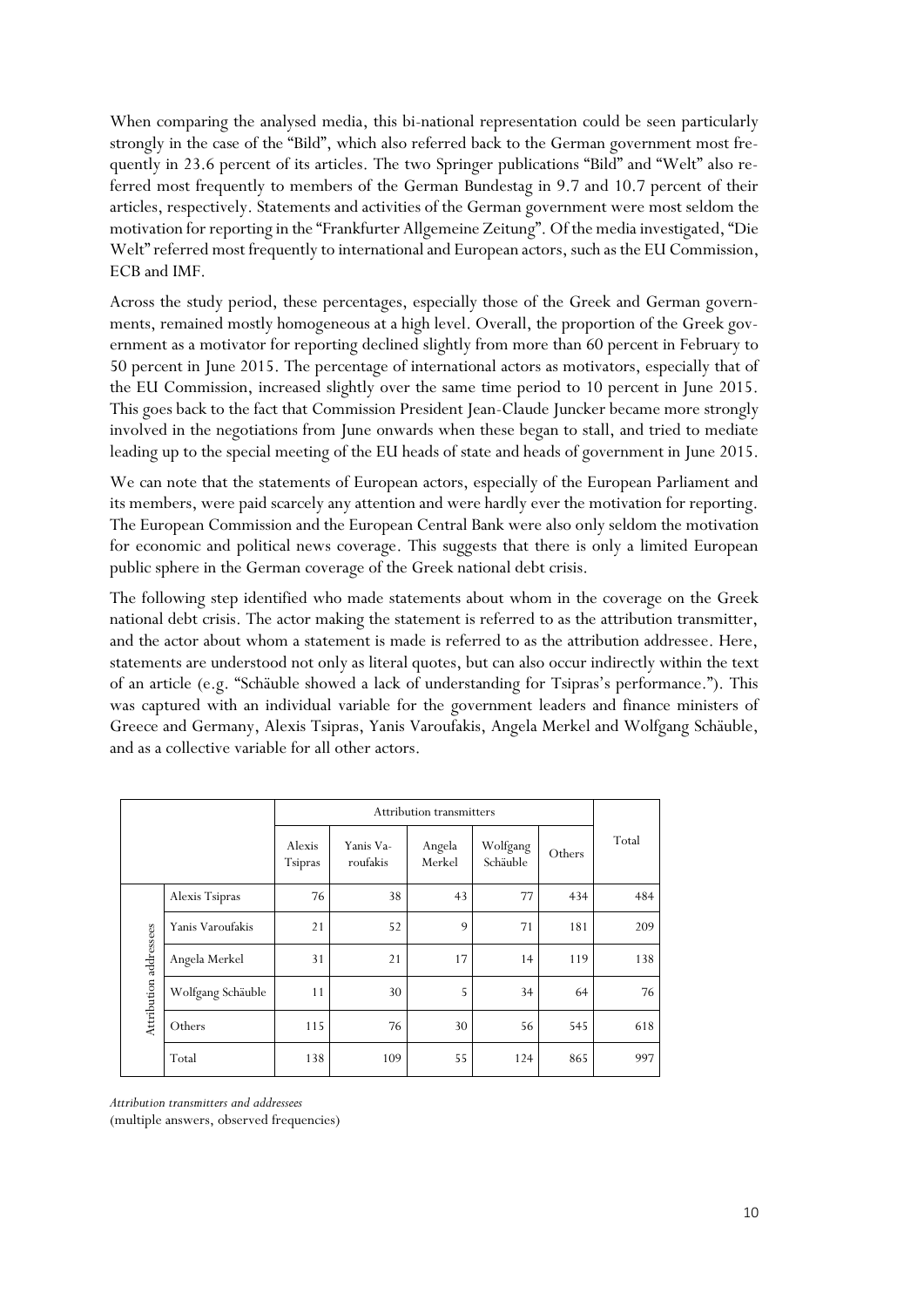In total, other actors — including the European actors — appeared 865 times as attribution transmitters and 618 times as attribution addressees. The four abovementioned actors from the German and Greek governments achieved a striking 426 mentions as attribution transmitters and were addressed 907 times. Accordingly, overall they were addressed much more frequently than they transmitted themselves.

The data shows that the German media analysed constructed a conflict between the Finance Ministers Yanis Varoufakis and Wolfgang Schäuble. Between Angela Merkel and Alexis Tsipras, statements made about each other occurred less frequently (74 times) than between Yanis Varoufakis and Wolfgang Schäuble (101 times). In the German coverage, the conflict between the finance ministers played a greater role than statements between the two heads of government.

Other actors, especially European actors, were often able to make statements, but in most cases these referred to the four main actors Angela Merkel, Alexis Tsipras, Wolfgang Schäuble and Yanis Varoufakis. They were addressed much more seldom than the national heads of government and finance ministers.

Evaluations of individual actors were not measured. However, we were able to capture how the Greek and the German government were evaluated in the articles when certain actors were the motivators for an article or were mentioned. This shows how actors formed or supported evaluations. If we differentiate according to the motivation for coverage, we can see that the Greek government was evaluated predominantly negatively for all coverage motivations.

Among the European actors of the ECB, EU Commission and European Parliament, the members of the European Parliament tended to motivate positive coverage of the Greek government more than the other actors.



40%

50%

 $60%$ 

70%

80%

90%

*Evaluation according to motivation for coverage*

*(Percentages refer to the motivator, separately for Greece and Germany)*

20%

30%

100%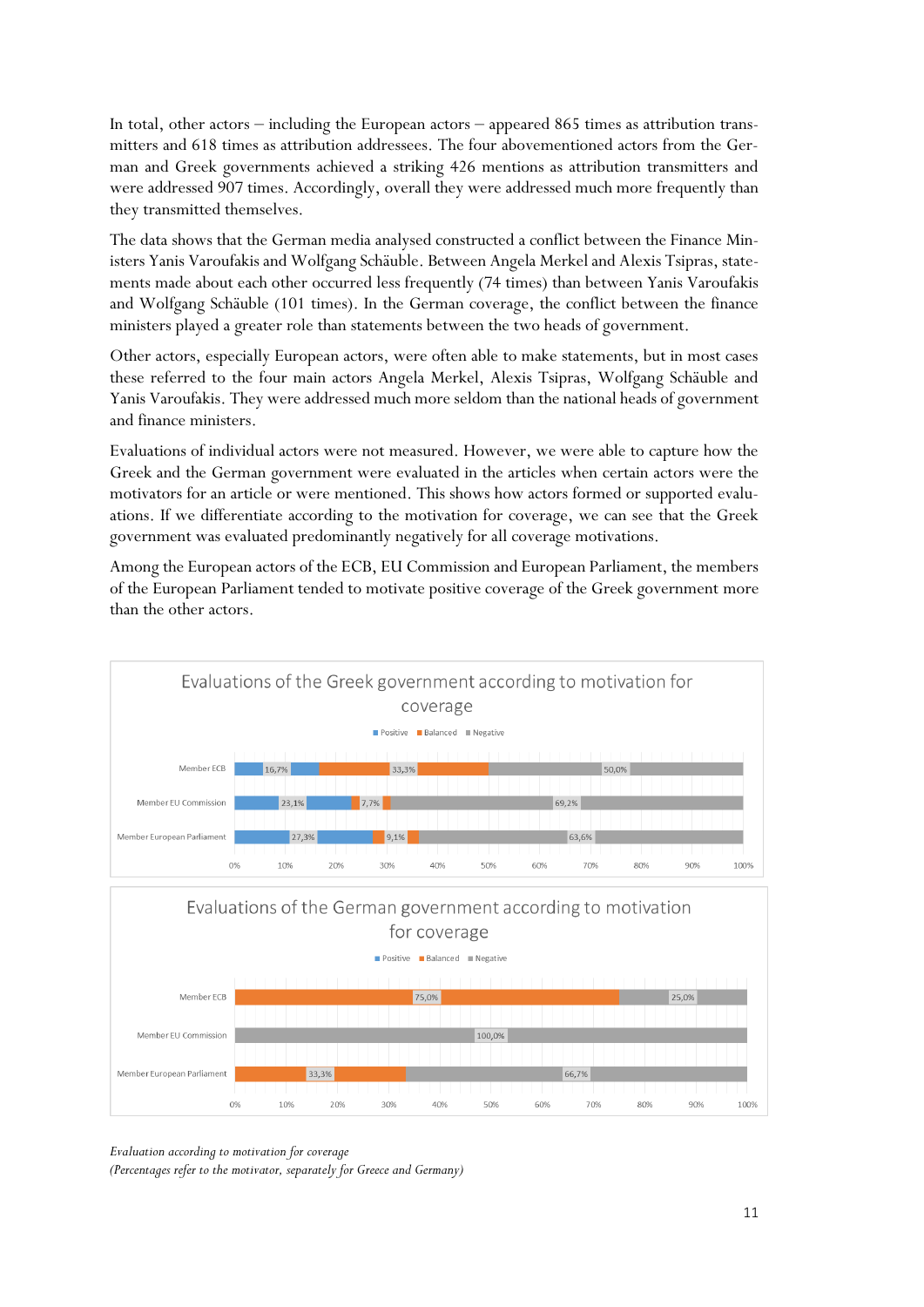The EU Commission also motivated coverage in the case of articles that were critical of Germany's government. Articles that were based on the EU Commission as their motivator were noticeably more positive and balanced towards the Greek government than towards the German government. The fact that the EU Commission as the representative of all EU States, including Greece, and its President Jean-Claude Juncker attempted to adopt a neutral, mediating position during the negotiations, is seen as the reason for this.

#### **8. Conclusion**

The example of the Greek national debt crisis reveals the high number of national, European and international actors affected by the crisis and involved in its solution, and thus also demonstrates the complexity of economic and political decisions on a European level. These decisions involve billions of Euros that come from the European population's taxes. It is the task of economicpolitical journalism to provide the population with comprehensive information about the developments and decisions in this sovereign debt crisis. A European perspective created through the establishment of a European public sphere is required so that the complex relations, results and developments can be portrayed appropriately.

Thus the present study investigated the key question: does the German economic-political coverage of the Greek national debt crisis create a European public sphere?

In total, 1442 articles reported on the Greek national debt crisis. Coverage was particularly intense when the repayment of instalments was due, negotiations on the extension of the second rescue package were imminent and European summits took place. Thus coverage on the Greek national debt crisis was highly intense, but dependent upon particular events.

European actors, especially the EU Commission, the European Parliament and the European Central Bank, hardly played any role in reporting on the crisis. They rarely motivated coverage and only seldom made statements. The coverage presented a line of conflict between the German and the Greek governments, and other actors did not often appear. The journalists of the media investigated thus clearly focused upon a conflict between the German and the Greek governments.

The Greek national debt crisis revealed the complexity of European economic politics. Economic journalism needs to explain this complex network of relations while maintaining standards of journalistic quality so that no sense of insecurity arises in the population during this European sovereign debt crisis, exacerbating these crises and conflicts. While the majority of the [German?] population was in favour of Greece remaining in the Euro at the beginning of the year, in June 2015 the majority was against Greece remaining in the Euro and a clear majority against further concessions to Greece. The German population's necessary trust in the Greek government shrank noticeably during the first half of 2015, and insecurity increased.

The study's results show that it is not really possible to speak of a Europeanized national public sphere in Germany as far as the coverage of the Greek national debt crisis is concerned. In the German media, the European debate became a bi-national conflict between the German and Greek governments. While European events, such as crisis summits or meetings of the finance ministers, motivated coverage and increased the intensity of coverage, they were rarely the subject-matter covered. Thus reporting on this European sovereign debt crisis also shows that the German media are still far from Europeanized. The identified lack of a European public sphere creates distrust among the population and threatens to diminish the legitimation of European decisions, institutions and actors. However, this legitimation is needed – after all, up to 80 percent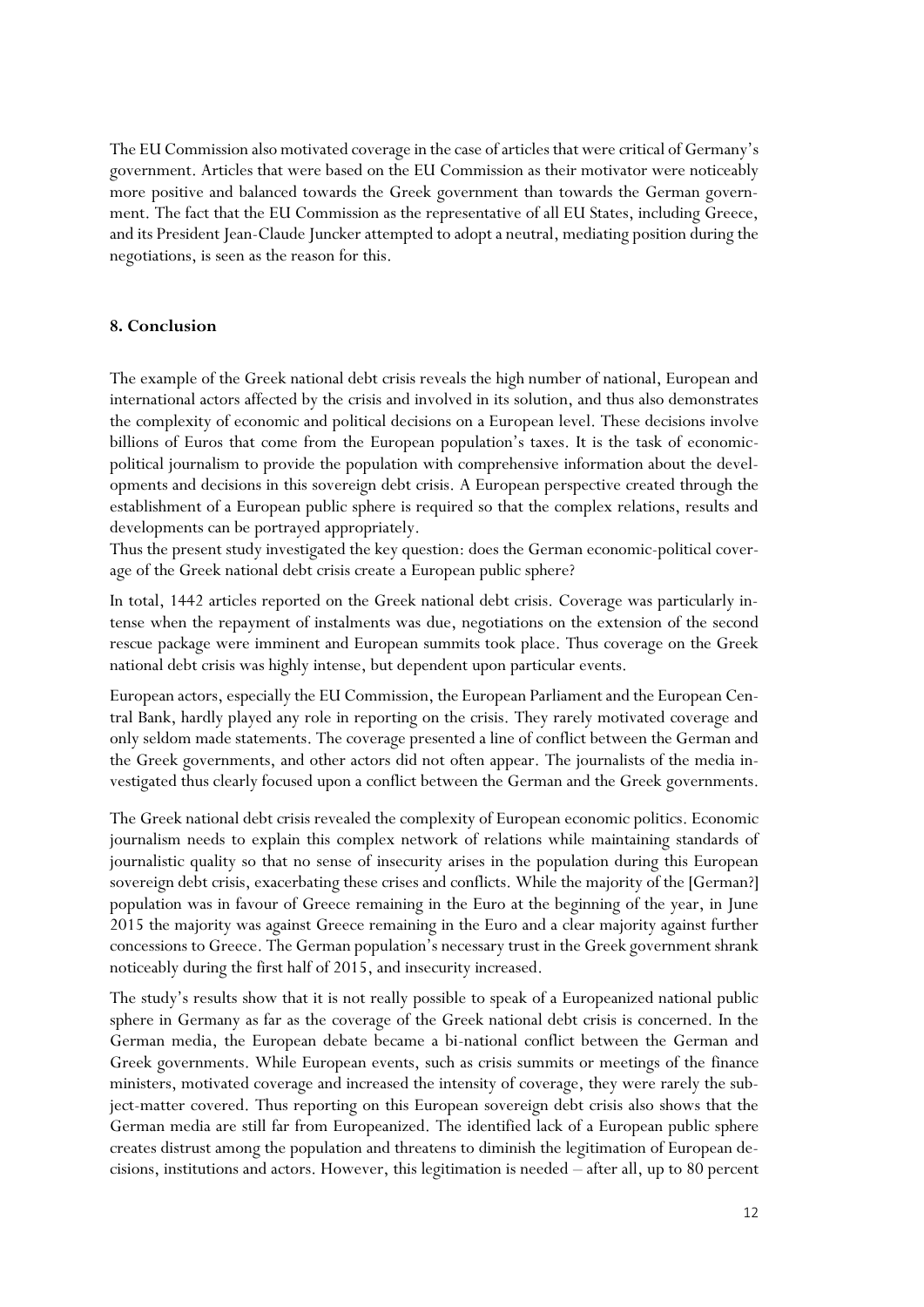of all economic-political laws are already determined on a European level. By neglecting to refer to European actors, the German media coverage contributes to the lack of mutual trust of the European population in states, governments and European institutions. This trust is necessary, however, in light of the political challenge of mutual financial liability. If the six countries in crisis – Greece, Ireland, Portugal, Spain, Italy and Cyprus – could no longer act as guarantors, Germany alone would be liable for 533 billion Euros, France for 409 billion and Austria for 57 billion. Given these vast liabilities, a European understanding of relations, background, efforts and developments is imperative.

#### **Bibliography**

- Arlt, Hans-Jürgen/Storz, Wolfgang (2010): Krisenerlebnisse und Lernprozesse des Wirtschaftsjournalismus, in: Forschungsjournal NSB 3/2010, p. 35-43.
- Bach, Thomas/Weber, Mathias/Quiring, Oliver (2012): Das Framing der Finanzkrise Deutungsmuster und Inter-Media Frame Transfer im Krisenherbst 2008, in: SCM, 2/2012, p. 193-224.
- Beck, Klaus/Berghofer, Simone/Dogruel, Leyla/Greyer, Janine (2012): Wirtschaftsberichterstattung in der Boulevardpresse, Wiesbaden: Springer VS.
- Bundesministerium der Finanzen (2015): europäische Finanzhilfen: EFSF und EFSM, in: https://www.bundesfinanzministerium.de/Content/DE/Standardartikel/Themen/Europa/Stabilisierung\_des\_Euro/Zahlen\_und\_Fakten/europaeische-finanzhilfen-efsfefsm.html?view=renderPrint, accessed 8 October 2015.
- Castendyk, Oliver/Wellbrock, Christian (2013): Die Wirtschaft im Spiegel der Medien, in: http://www.arbeitgeber.de/www/arbeitgeber.nsf/res/Namensartikel-Die-Wirtschaft-im-Spiegel-der-Medien.pdf/\$file/Namensartikel-Die-Wirtschaft-im-Spiegel-der-Medien.pdf, accessed 28 July 2015.
- Eder, Klaus (2000): Zur Transformation nationalstaatlicher Öffentlichkeit in Europa. Von der Sprachgemeinschaft zur issuespezifischen Kommunikationsgemeinschaft. In: Berliner Journal für Soziologie, 10, p. 167-184.
- Eilders, Christiane/Lüter, Albrecht (1998): Methodenbericht zum Projekt: Die Stimme der Medien im politischen Prozeß - Themen und Meinungen in Pressekommentaren, in: Discussion Paper FS III 98-107. Wissenschaftszentrum Berlin (WZB).
- Eilders, Christiane/Voltmer, Katrin (2003): Zwischen Deutschland und Europa. Eine empirische Untersuchung zum Grad von Europäisierung und Europa-Unterstützung der meinungsführenden deutschen Zeitungen, in: Medien- und Kommunikationswissenschaft 51(2), p. 250–270.
- Esser, Frank (1999): Tabloidization of News. A Comparative Analyses of Anglo-American and German Press Journalism. In: European Journal of Communication, Vol. 14, p. 291-324.
- Fähnrich, Birte/Seiffert, Jens (2013): Strategische Kommunikation in der europäischen Öffentlichkeit. Eine Analyse der Kommunikationsstrategie der deutschen Bundesregierung im Kontext der europäischen "Staatsschuldenkrise", in: Filzmaier, Peter/Plaikner, Peter /Duffek, Karl/Hainzl, Christina/Ingruber, Daniela (eds.). Wir sind Europa. Edition netPOL, Vol. 4, Vienna: Facultas Verlag, p. 82-105.
- Forschungsgruppe Wahlen e.V. (2015): Politbarometer Juni 2015, in: http://www.forschungsgruppe.de/Umfragen/Politbarometer/Archiv/Politbarometer\_2015/Juni\_2015/, accessed 18 June 2015.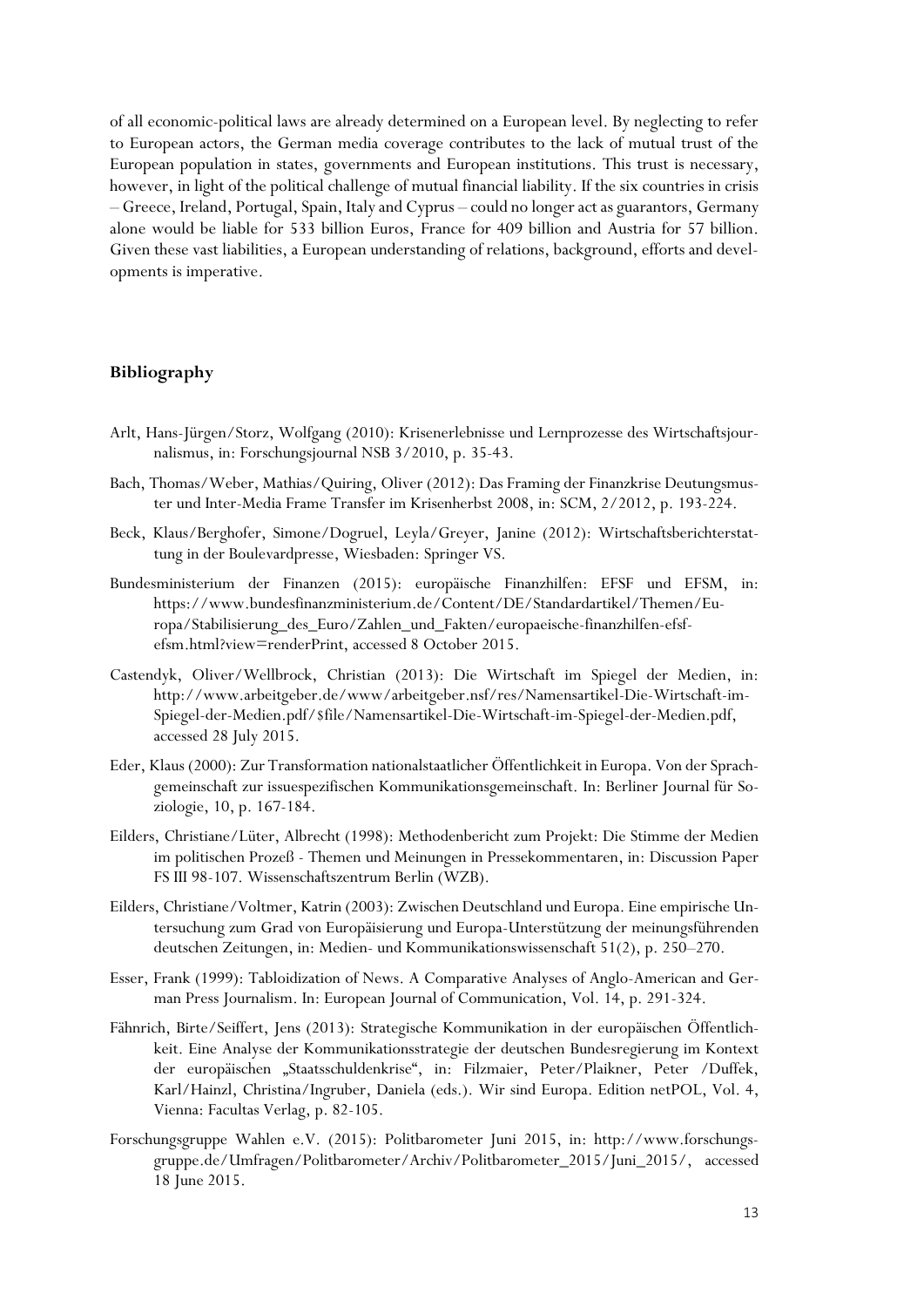- Gerhards, Jürgen/Roose, Jochen/Offerhaus, Anke (2004): AttrEU: Die Europäische Union und die massenmediale Attribution von Verantwortung. Eine länder-, zeit- und medienvergleichende Untersuchung, in: userpage.fu-berlin.de/~gerhards/atrribution/AttrEU\_Codebuch.pdf, accessed 30 July 2015.
- Gerhards, Jürgen (2000): Europäisierung von Ökonomie und Politik und die Trägheit der Entstehung einer europäischen Öffentlichkeit, in: Bach, Maurizio (ed.): Die Europäisierung nationaler Gesellschaften, Sonderheft Kölner Zeitschrift für Soziologie und Sozialpsychologie, Opladen: Westdeutscher Verlag, p. 277-305.
- Gerhards, Jürgen (2002): Das Öffentlichkeitsdefizit der EU im Horizont normativer Öffentlichkeitstheorien, in: Kaelble, Hartmut/Kirsch, Martin/Schmidt-Gernig, Alexander (eds.): Transnationale Öffentlichkeiten und Identitäten im 20. Jahrhundert. Frankfurt: Campus, p. 135-158.
- Kleinsteuber, Hans J. (2004): Strukturwandel der europäischen Öffentlichkeit? Der Öffentlichkeitsbegriff von Jürgen Habermas und die European Public Sphere, in: Hagen, Lutz (ed.) Europäische Union und mediale Öffentlichkeit: theoretische Perspektiven und empirische Befunde zur Rolle der Medien im europäischen Einigungsprozess, Cologne: Halem, p. 29-46.
- Koopmans, Ruud/Erbe, Jessica (2003): Towards a European Public Sphere? Vertical and Horizontal Dimensions of Europeanised Political Communication, Discussion Paper SP IV 2003-403, Berlin: Wissenschaftszentrum Berlin für Sozialforschung (WZB).
- Koopmans, Ruud (2010): Europa wird erwachsen, in: WZB Mitteilungen 130/2010, p. 18-21.
- Kotios, Angelos (2015): Griechenland nach den Wahlen, in: Wirtschaftsdienst 2/2015, p. 82-83.
- Kromrey, Helmut (2009): Empirische Sozialforschung. Stuttgart: Lucius & Lucius.
- Lauf, Edmund/ Peter, Jochen (2004): EU-Repräsentanten in Fernsehnachrichten. Eine Analyse ihrer Präsenz in 13 EU-Mitgliedsstaaten vor der Europawahl 1999, in: Hagen, Lutz (ed.) Europäische Union und mediale Öffentlichkeit: theoretische Perspektiven und empirische Befunde zur Rolle der Medien im europäischen Einigungsprozess, Cologne: Halem, p. 162-177.
- Machill, Marcel/Beiler, Markus/Fischer, Corinna (2006): Europe-topics in Europe's media. The debate about the European public sphere: a meta-analysis of media content analyses, in: European Journal of Communication 1/2006, p. 57-88.
- Mast, Claudia (2012): Neuorientierung im Wirtschaftsjournalismus. Redaktionelle Strategien und Publikumserwartungen. Wiesbaden: VS Verlag.
- Offerhaus, Anke (2008): Transparenz und massenmediale Öffentlichkeit als Voraussetzung demokratischer Legitimation: Informationsquellen und ihre Zugänglichkeit aus der Sicht von EU-Korrespondenten, in: Rehberg, Karl-Siegbert (ed.): Die Natur der Gesellschaft, Frankfurt a. M.: Campus, p. 4052-4065.
- Quiring, Oliver (2003): Die Fernsehberichterstattung über die Arbeitslosigkeit und ihr Einfluss auf wahlrelevante Vorstellungen der Bevölkerung – eine Zeitreihenanalyse 1994-1998, in: Publizistik 48 (1), p. 1-24.
- Risse, Thomas (2002): Zur Debatte um die (Nicht-)Existenz einer europäischen Öffentlichkeit, in: Berliner Debatte Initial, 5/6, p. 15-23.
- Scharkow, Michael (2005): Operationalisierung und Messung europäischer Öffentlichkeit eine Bestandsaufnahme, in: http://underused.org/docs/europub.pdf, accessed 28 July 2015.
- Schlosser, Simone (2013): "Verkauft doch Eure Inseln, Ihr Pleitegriechen." Die Darstellung Griechenlands in ausgewählten deutschen Medien während der Euro-Krise und ihr Einfluss auf die Meinung der deutschen Öffentlichkeit, in: Arbeitspapiere zur Internationalen Politik und Außenpolitik (AIPA) 4/2013.